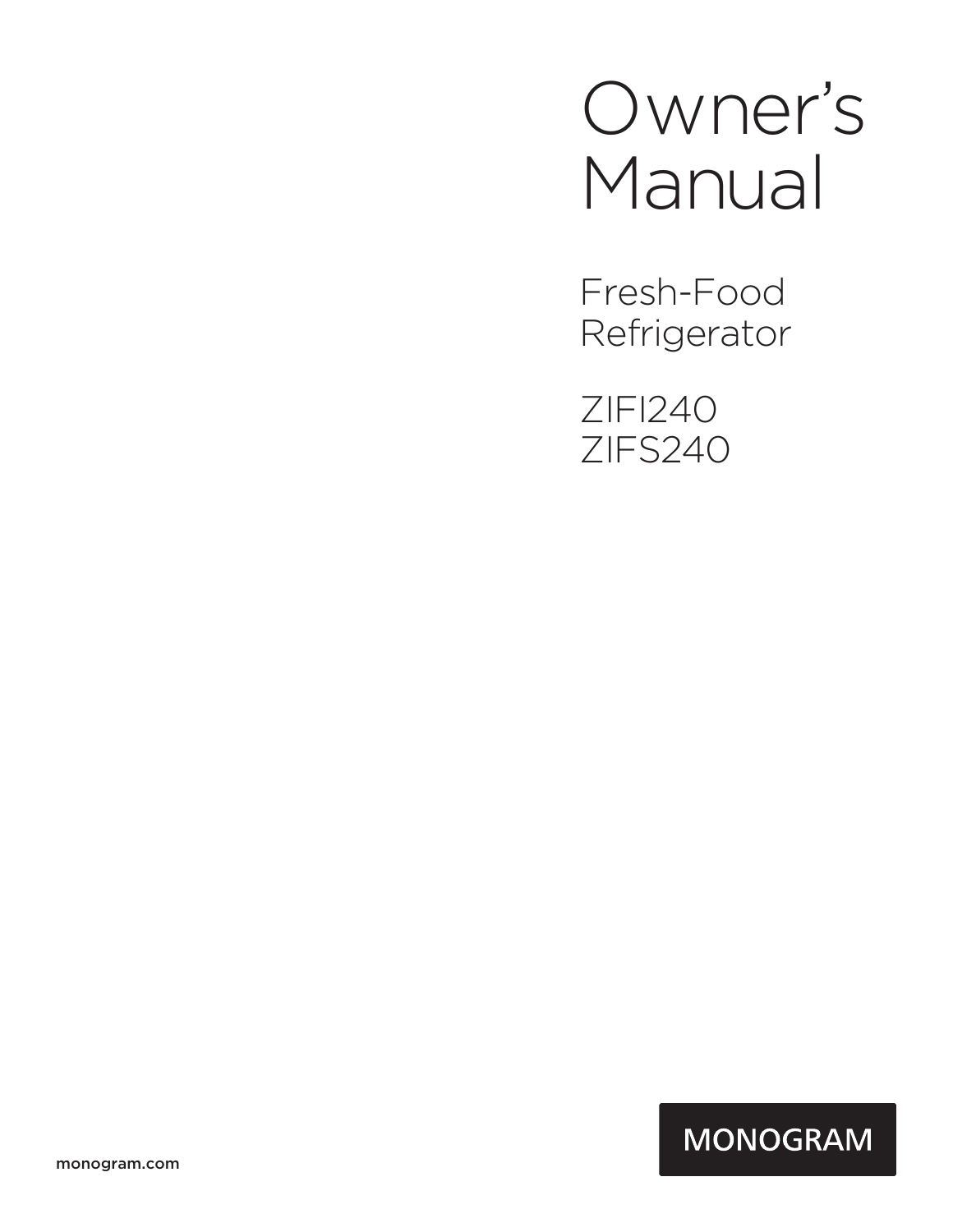### Consumer Information

*Fresh-Food Refrigerator*

| <i><b>Introduction</b></i>                | Your new Monogram fresh-food refrigerator makes an eloquent statement of style,<br>convenience and kitchen planning flexibility. Whether you chose it for its purity of design or the<br>assiduous attention to detail, you will find that your Monogram fresh-food refrigerator's superior<br>blend of form and function will delight you for years to come. |                                                                                                                                                                  |  |
|-------------------------------------------|---------------------------------------------------------------------------------------------------------------------------------------------------------------------------------------------------------------------------------------------------------------------------------------------------------------------------------------------------------------|------------------------------------------------------------------------------------------------------------------------------------------------------------------|--|
|                                           | The information on the following pages will help you operate and maintain your fresh-food<br>refrigerator properly.                                                                                                                                                                                                                                           |                                                                                                                                                                  |  |
|                                           | If you have any other questions, visit our Website at: monogram.com                                                                                                                                                                                                                                                                                           |                                                                                                                                                                  |  |
| Contents                                  |                                                                                                                                                                                                                                                                                                                                                               |                                                                                                                                                                  |  |
| <b>Before</b><br>using your<br>fresh-food | Read this manual carefully. It is intended<br>to help you operate and maintain your new<br>fresh-food refrigerator properly.<br>Keep it handy for answers to your questions.                                                                                                                                                                                  | If you don't understand something or need<br>more help, there is a list of toll-free consumer<br>service numbers included in the back section<br>of this manual. |  |
| refrigerator                              |                                                                                                                                                                                                                                                                                                                                                               | <b>OR</b>                                                                                                                                                        |  |
|                                           |                                                                                                                                                                                                                                                                                                                                                               | Visit our Website at: monogram.com                                                                                                                               |  |
| Write<br>down the                         | You will find them on a label on the ceiling<br>inside the fresh-food refrigerator.                                                                                                                                                                                                                                                                           | Please write these numbers here:                                                                                                                                 |  |
| model<br>& serial                         |                                                                                                                                                                                                                                                                                                                                                               | Model Number                                                                                                                                                     |  |
| numbers                                   |                                                                                                                                                                                                                                                                                                                                                               | Serial Number                                                                                                                                                    |  |
|                                           |                                                                                                                                                                                                                                                                                                                                                               | Use these numbers in any correspondence<br>or service calls concerning your fresh-food                                                                           |  |

refrigerator.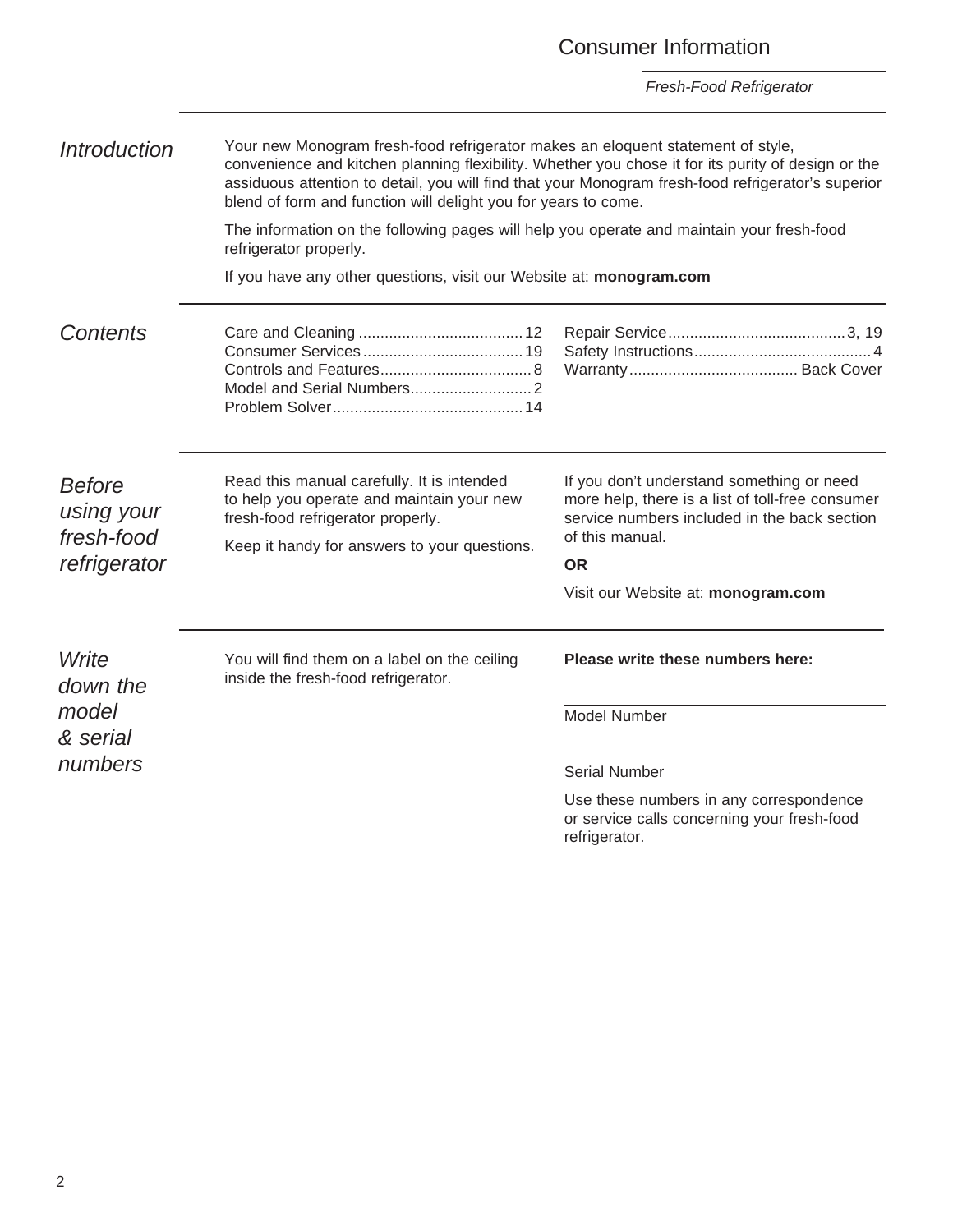### Consumer Information

| If you received<br>a damaged<br>appliance | The warranty does not cover damage caused<br>after delivery.                                                                                                                                                                                                                                                                                                                                                                                                                                                                                                                                                                                         | Immediately contact the dealer (or builder)<br>that sold you the fresh-food refrigerator.                                                                                                                                                                                                                                                                                                                                                                                                                                                                                                                                                                           |
|-------------------------------------------|------------------------------------------------------------------------------------------------------------------------------------------------------------------------------------------------------------------------------------------------------------------------------------------------------------------------------------------------------------------------------------------------------------------------------------------------------------------------------------------------------------------------------------------------------------------------------------------------------------------------------------------------------|---------------------------------------------------------------------------------------------------------------------------------------------------------------------------------------------------------------------------------------------------------------------------------------------------------------------------------------------------------------------------------------------------------------------------------------------------------------------------------------------------------------------------------------------------------------------------------------------------------------------------------------------------------------------|
| Save time<br>& money                      | Before you request service, check the<br>Problem Solver in the back of this manual.                                                                                                                                                                                                                                                                                                                                                                                                                                                                                                                                                                  | It lists causes of minor operating problems<br>that you can correct yourself.                                                                                                                                                                                                                                                                                                                                                                                                                                                                                                                                                                                       |
| Remove<br>packaging                       | Before using, be sure all packing materials<br>and tape have been removed.<br>To assure no damage is done to the finish<br>of the product, the safest way to remove the<br>adhesive left from packaging tape on new                                                                                                                                                                                                                                                                                                                                                                                                                                  | appliances is an application of household<br>liquid detergent. Apply with a soft cloth and<br>allow to soak. Wipe dry and then apply an<br>appliance polish to thoroughly clean and<br>protect the surface.                                                                                                                                                                                                                                                                                                                                                                                                                                                         |
| If you<br>need<br>service                 | To obtain service, see the Consumer Services<br>page in the back of this manual.<br>We are proud of our service and want you to<br>be pleased. If for some reason you are not<br>happy with the service you receive, here are<br>steps to follow for further help.<br>For customers in the USA:<br>FIRST, contact the people who serviced your<br>appliance. Explain why you are not pleased.<br>In most cases, this will solve the problem.<br>NEXT, if you are still not pleased, write all the<br>details-including your phone number-to:<br>Manager, Customer Relations<br><b>GE Appliances</b><br><b>Appliance Park</b><br>Louisville, KY 40225 | <b>For customers in Canada:</b><br>FIRST, contact the people who serviced your<br>appliance. Explain why you are not pleased.<br>In most cases, this will solve the problem.<br>NEXT, if you are still not pleased, write all the<br>details-including your phone number to:<br>Manager, Consumer Relations<br>Mabe Canada Inc.<br>1 Factory Lane, Suite 310<br>Moncton, N.B. E1C 9M3                                                                                                                                                                                                                                                                               |
| After<br>installation<br>is completed     | • Promptly inspect your new Monogram fresh-<br>food refrigerator. If it has been damaged,<br>contact the Installer or Dealer immediately.<br>• This fresh-food refrigerator must be properly<br>leveled to ensure correct door alignment and<br>door closure. Contact the Installer if the unit<br>is not level.<br>• The unit should be centered in the opening.<br>In a standard 24" opening, the front face<br>of the Stainless Steel door will be flush<br>with adjacent cabinetry. The front face of<br>the Custom Panel door should be 1-31/44"<br>forward of adjacent cabinetry. Contact the<br>installer if clearance is not correct.        | • Test the door swing. Carefully open and<br>close the door. The door should not rub<br>or catch on adjacent cabinetry. Notify the<br>installer if the door makes contact with<br>cabinetry.<br>Please Contact the Installer or Dealer if you<br>experience any of these problems.<br>Your custom panel (ZIFI240 model only) fresh-<br>food refrigerator is shipped with two toekicks,<br>a stainless steel and a black toekick. For<br>shipping purposes, one of the toekicks will be<br>secured to the back of the unit and the second<br>will be installed on the unit. Keep the unused<br>toekick and other unused or removed parts for<br>possible future use. |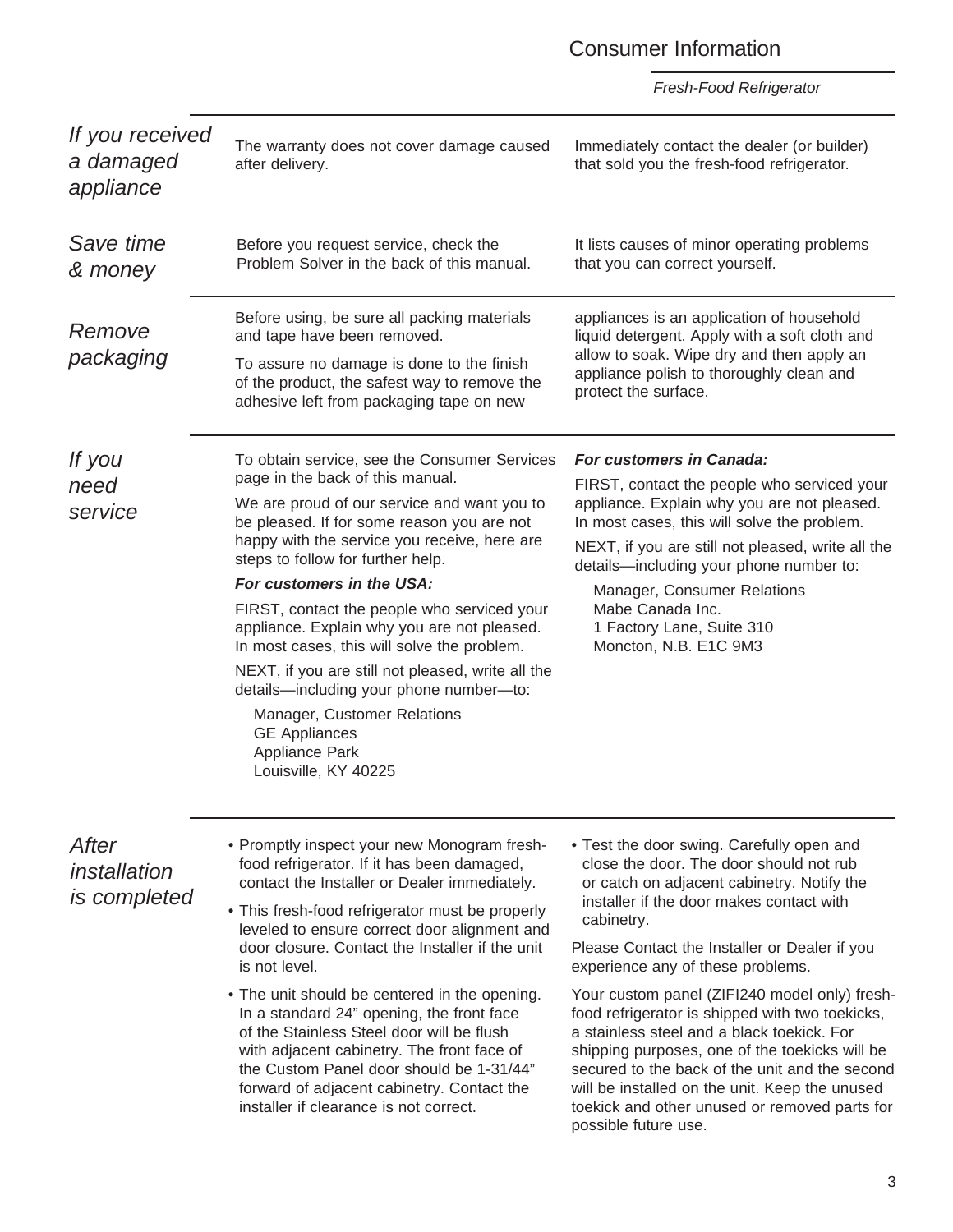## IMPORTANT SAFETY INSTRUCTIONS

*Fresh-Food Refrigerator*

**WARNING To reduce the risk of fire, explosion, electric shock, or injury when using your refrigerator follow these basic safety precautions:**

Before it is used, the appliance must be properly installed and located as described in this manual.

- $\blacksquare$  Use this appliance only for its intended purpose as described in this Owner's Manual.
- $\blacksquare$  This fresh-food refrigerator must be properly installed in accordance with the Installation Instructions before it is used.
- Do not allow children to climb, stand or hang on the shelves in the fresh-food refrigerator. They could damage the fresh-food refrigerator and seriously injure themselves.
- Do not store or use gasoline or other flammable vapors and liquids in the vicinity of this or any other appliance.
- $\blacksquare$  Unplug your fresh-food refrigerator before cleaning or making repairs.
	- **NOTE:** We strongly recommend that any servicing be performed by a qualified individual.
- Before replacing a burned-out light bulb, the fresh-food refrigerator should be turned OFF or unplugged in order to avoid contact with a live wire filament. (A burned-out light bulb may break when being replaced.)

**CAUTION To reduce the risk of injury when using your refrigerator, follow these basic safety precautions.**

- Do not clean glass shelves or covers with warm water when they are cold. Glass shelves and covers may break if exposed to sudden temperature changes or impact, such as bumping or dropping. Tempered glass is designed to shatter into many small pieces if it breaks.
- **EXECTE:** Keep fingers out of the "pinch point" areas; clearances between the doors and between the doors and cabinet are necessarily small. Be careful closing doors when children are in the area.

### **State of California Proposition 65 Warnings:**

**AWARNING** This product contains one or more chemicals known to the State of California to cause cancer and birth defects or other reproductive harm.

### **WARNING** *RISK OF CHILD ENTRAPMENT*

Child entrapment and suffocation are not problems of the past. Junked or abandoned refrigeration products are still dangerous…even if they will sit for "just a few days." If you are getting rid of your old appliance, please follow these instructions to help prevent accidents.

**Before You Throw Away Your Old Refrigeration Product:**

- Take off the doors.
- Leave the shelves in place so that children may not easily climb inside.

### *READ AND SAVE THESE INSTRUCTIONS*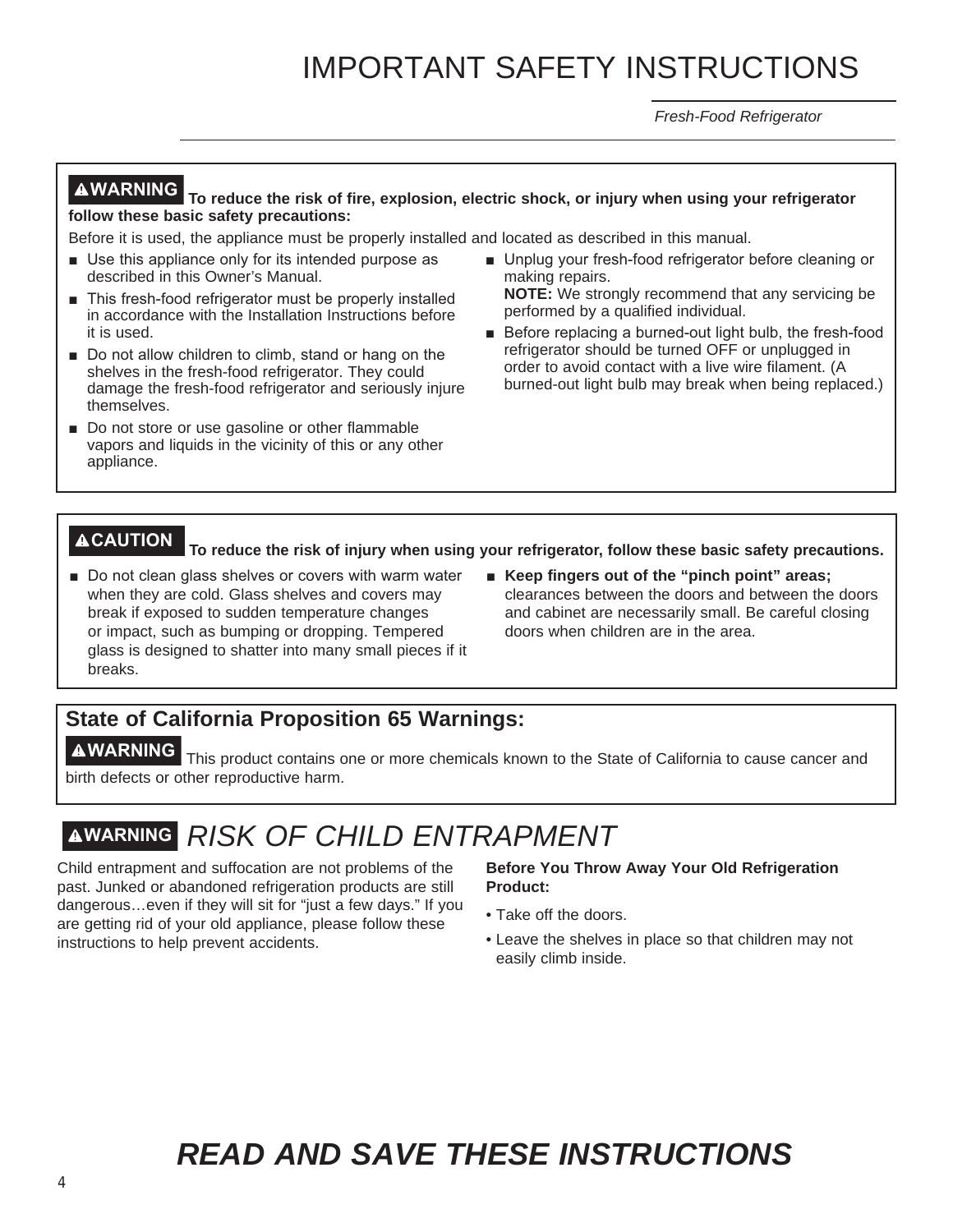## IMPORTANT SAFETY INSTRUCTIONS

*Fresh-Food Refrigerator*

### *REFRIGERANTS*

All refrigeration products contain refrigerants, which under federal law must be removed prior to product disposal.

If you are getting rid of an old refrigeration product, check with the company handling the disposal about what to do.

### *CONNECTING ELECTRICITY*

## **WARNING Electrical Shock Hazard.**

Plug into a grounded 3-prong outlet

Do not remove the ground prong

Do not use an adapter

Failure to follow these instructions can result in death, fire, or electrical shock.

#### **Do not, under any circumstances, cut or remove the third (ground) prong from the power cord. For personal safety, this appliance must be properly grounded.**

The power cord of this appliance is equipped with a 3-prong (grounding) plug which mates with a standard 3-prong (grounding) wall outlet to minimize the possibility of electric shock hazard from this appliance.

Have the wall outlet and circuit checked by a qualified electrician to make sure the outlet is properly grounded.

Where a standard 2-prong wall outlet is encountered, it is your personal responsibility and obligation to have it replaced with a properly grounded 3-prong wall outlet. Do not use an adapter.

Use of a GFI (Ground Fault Interrupter) is not recommended for the fresh-food refrigerator.

The refrigerator should always be plugged into its own individual electrical outlet which has a voltage rating that matches the rating plate. This provides the best performance and also prevents overloading house wiring circuits which could cause a fire hazard from overheated wires.

Never unplug your refrigerator by pulling on the power cord. Always grip plug firmly and pull straight out from the outlet.

Repair or replace immediately all power cords that have become frayed or otherwise damaged. Do not use a cord that shows cracks or abrasion damage along its length or at either end.

When moving the refrigerator away from the wall, be careful not to roll over or damage the power cord.

#### **DO NOT USE AN ADAPTER PLUG TO CONNECT THE FRESH-FOOD REFRIGERATOR TO A 2-PRONG OUTLET.**

### *READ AND SAVE THESE INSTRUCTIONS*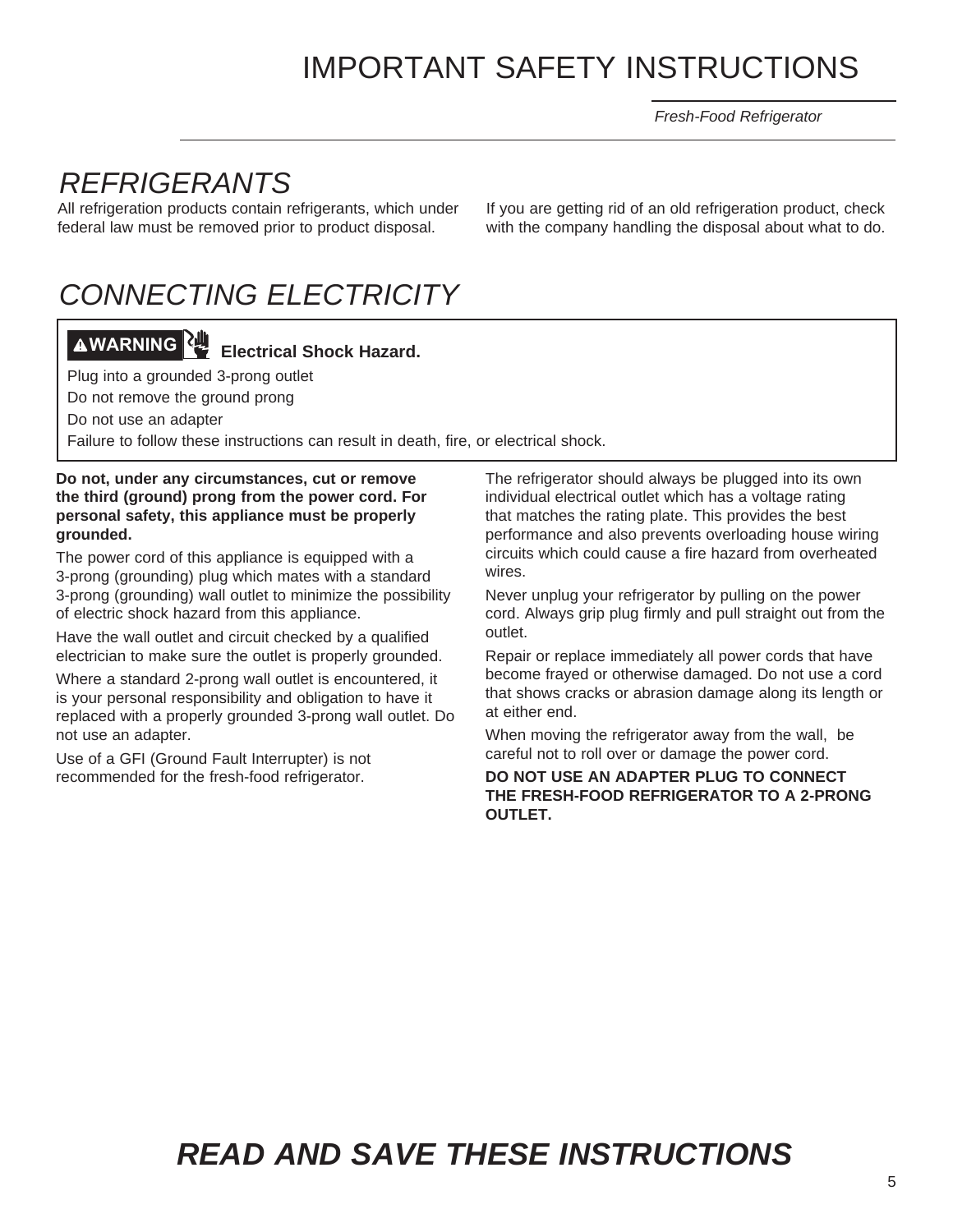**AVERTISSEMENT Pour réduire le risque d'incendie, d'explosion, de choc électrique ou de blessures lorsque vous utilisez votre réfrigérateur, veuillez suivre ces consignes de sécurité :**

Avant d'être utilisé, l'appareil ménager doit être bien installé et se trouver à l'endroit décrit dans cette manuel.

- **N'utilisez l'appareil que pour son usage prévu,** comme décrit dans le présent manuel.
- **E** Installez le réfrigérateur pour denrées fraîches **conformément aux directives d'installation avant de l'utiliser.**
- Ne laissez pas les enfants grimper, s'asseoir, **se tenir debout ni se pendre aux clayettes du**  réfrigérateur pour denrées fraîches. Ils pourraient endommager le réfrigérateur pour denrées fraîches et se blesser gravement.
- N'entreposez et n'utilisez pas d'essence ou autres **vapeurs et liquides inflammables à proximité de cet appareil ou de tout autre appareil électroménager.**
- **Débranchez votre réfrigérateur pour denrées** fraîches avant de le nettoyer et de le réparer. **REMARQUE :** Nous vous recommandons vivement de confier toute réparation à un technicien qualifié.
- **E** Avant de remplacer une ampoule grillée, le réfrigérateur pour denrées fraîches doit être débranché afin d'éviter tout contact avec un fil sous tension. (Une ampoule grillée peut se briser pendant l'opération).

**ATTENTION Pour réduire le risque de blessures lorsque vous utilisez votre réfrigérateurde , veuillez suivre ces consignes de sécurité.** 

- **Eloignez les doigts des parties du réfrigérateur où l'on peut facilement se pincer :** les espaces entre les portes et entre les portes et les placards sont toujours étroits. Soyez prudent lorsque vous fermez les portes de l'appareil en présence des enfants.
- Si votre réfrigérateur est doté d'une machine à **glaçons automatique,** évitez le contact avec les pièces mobiles du mécanisme éjecteur, ou avec l'élément chauffant qui libère les glaçons. Ne posez pas les doigts ou les mains sur le mécanisme de la machine à glaçons automatique pendant que le réfrigérateur est branché.

### **Avertissements de la Proposition 65 de l'État de la Californie :**

**AVERTISSEMENT** Ce produit contient une ou plusieurs substances chimiques reconnues par l'État de Californie pour causer le cancer et des anomalies congénitales ou d'autres problèmes liés à la reproduction.

### **AVERTISSEMENT** *RISQUES POUR LES ENFANTS*

Les enfants pris au piège ou morts d'asphyxie sont toujours d'actualité. Les appareils de réfrigération abandonés sont toujours aussi dangereux, même si on n'attend que "quelque jours" pour s'en débarasser. Si vous ne gardez pas votre ancien appareil, veuillez suivre les directives ci-dessous afin de prévenir les accidents..

**Avant de vous débarasser de votre vieux appareil de réfrigération :**

- Démontez les portes.
- Laissez les clayettes en place afin d'empêcher les enfants de grimper à l'intérieur.

## *LEA Y GUARDE ESTAS INSTRUCCIONES*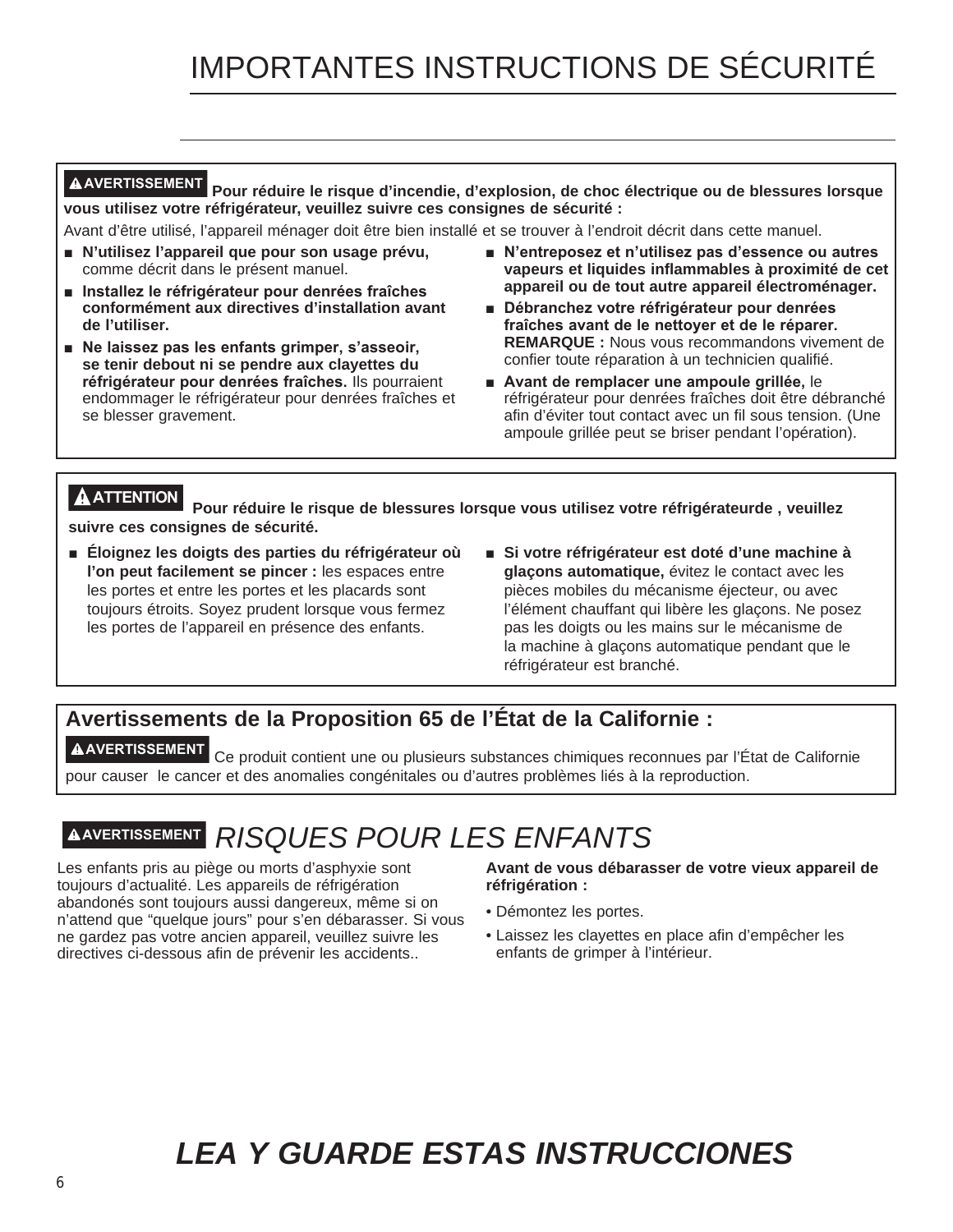## IMPORTANTES INSTRUCTIONS DE SÉCURITÉ

## *RÉFRIGÉRANTS*

Tous les appareils de réfrigération contiennent des refrigerants qui, conformément aux lois fédérales, doivent être enlevés avant toute élimination de l'appareil.

Si vous vous débarrassez de vieux appareils de réfrigération, vérifiez, auprès de la société qui s'occupe de leur élimination, ce que vous devez faire.

## *BRANCHEMENTS ÉLECTRIQUES*

## **AVERTISSEMENT Risque de choc électrique.**

Branchez l'appareil dans une prise triple avec terre. Ne retirez pas la broche de terre.

N'utilisez pas d'adaptateur.

Le non-respect de ces instructions peut entraîner des risques d'incendies, des chocs électriques ou la mort.

#### **Ne coupez pas ou n'enlevez pas, sous aucun prétexte, la troisième broche de mise à la terre du cordon d'alimentation. Pour des raisons de sécurité, cet appareil doit être correctement mis à la terre.**

Le cordon d'alimentation de cet appareil est équipé d'une fiche à trois broches (pour une mise à la terre) qui s'adapte à la prise de courant standard à 3 broches (pour une mise à la terre) pour minimiser les risques de chocs électriques par cet appareil.

Faites vérifier la prise murale et le circuit électrique par un électricien qualifié pour s'assurer que le système est correctement mis à la terre.

Dans le cas d'une prise biphasée, l'installateur a la responsabilité et l'obligation de la remplacer par une prise triphasée correctement mise à la terre. N'utilisez pas d'adaptateur.

Le réfrigérateur doit toujours être branché à sa propre prise électrique d'une tension nominale correspondant à celle indiquée sur sa plaque signalétique.

Une alimentation électrique à 115 volts CA, 60 Hz, avec un fusible de 15 ou 20 ampères et une mise à la terre est nécessaire. Ceci permet d'obtenir un meilleur rendement et évite de surcharger les circuits électriques du domicile qui risque d'occasionner un incendie en surchauffant.

Ne débranchez jamais le réfrigérateur en tirant sur le cordon d'alimentation. Prenez toujours fermement la fiche en main et tirez pour la sortir de la prise.

Réparez ou remplacez immédiatement tout cordon électrique usé ou endommagé. N'utilisez pas un cordon fissuré ou présentant des dommages dus aux frottements soit sur sa longueur ou aux extrémités.

Lorsque vous éloignez votre réfrigérateur du mur, faites attention à ne pas le faire rouler sur le cordon d'alimentation afin de ne pas l'endommager.

#### **N'UTILISEZ JAMAIS UNE PRISE À ADAPTATEUR POUR LE RÉFRIGÉRATEUR POUR DENRÉES FRAÎCHES À UNE PRISE BIPOLAIRE.**

### *LEA Y GUARDE ESTAS INSTRUCCIONES*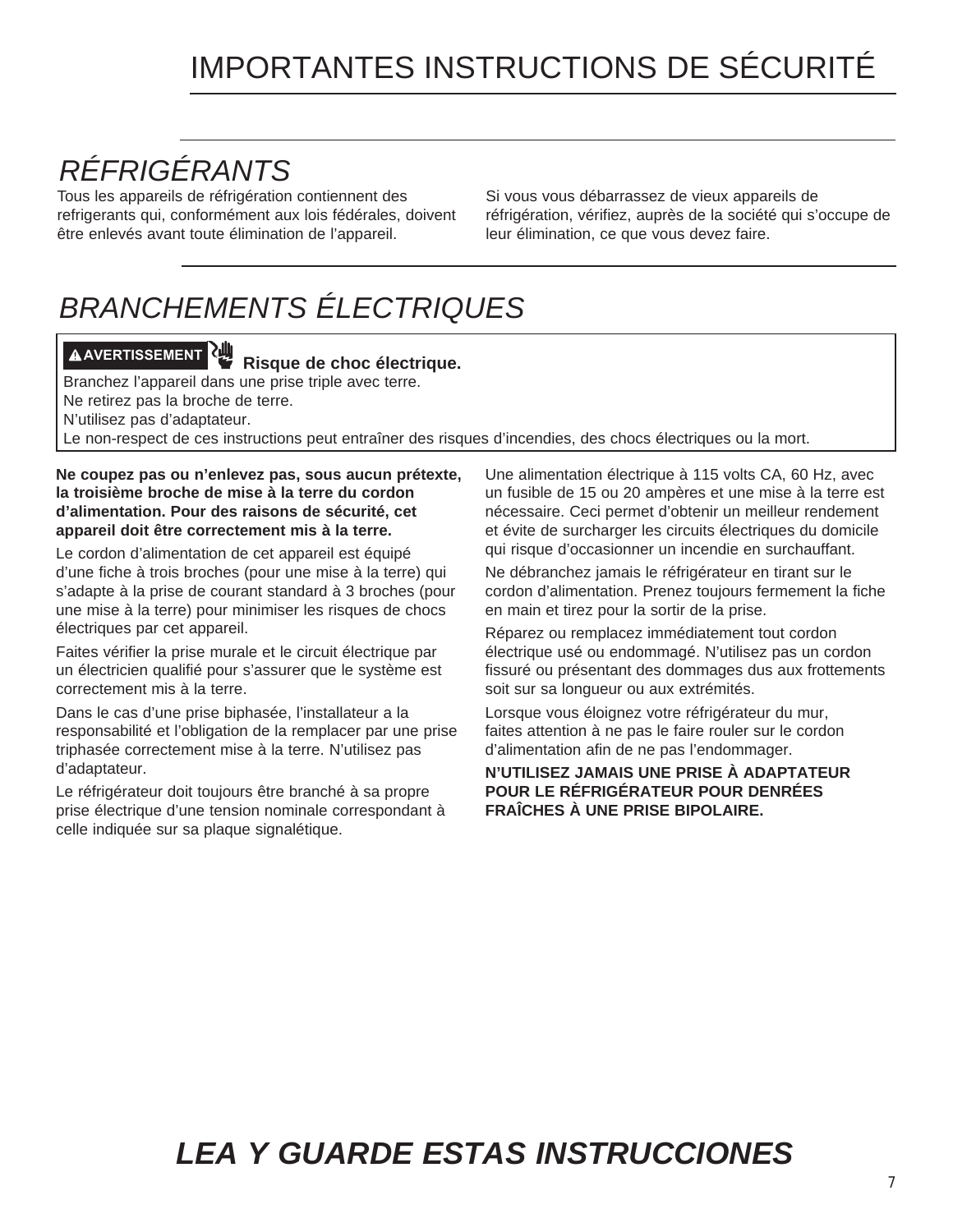### Controls and Features

*Fresh-Food Refrigerator*

| Temperature<br>control   | The temperature display shows the actual<br>temperature of the fresh-food refrigerator.<br>The actual temperature may vary slightly from<br>the set temperature based on factors such<br>as door openings, amount of food and room<br>temperature.<br>To change the temperature setting,<br>press the WARMER or COLDER pads until<br>you reach the desired set temperature. After 5<br>seconds, the display will return<br>to the actual temperature.<br>After making adjustments, allow 12 to 24<br>hours for the fresh-food refrigerator to<br>reach the temperature you have set and<br>before making any further adjustments. | <b>TEMP CONTROL</b><br><b>WARMER</b><br><b>COLDER</b><br><b>Temperature Settings</b><br>Minimum: 34°F (1.1°C)<br>Maximum: 45°F (7.2°C)                                                                            |
|--------------------------|-----------------------------------------------------------------------------------------------------------------------------------------------------------------------------------------------------------------------------------------------------------------------------------------------------------------------------------------------------------------------------------------------------------------------------------------------------------------------------------------------------------------------------------------------------------------------------------------------------------------------------------|-------------------------------------------------------------------------------------------------------------------------------------------------------------------------------------------------------------------|
| Child control<br>lockout | This child control lockout feature prevents<br>unwanted changes to your temperature<br>settings.                                                                                                                                                                                                                                                                                                                                                                                                                                                                                                                                  | After the desired temperature is set, the<br>temperature can be locked. To lock, press<br>both the $+$ and $-$ pads at the same time for<br>five seconds. To unlock, press both + and -<br>pads for five seconds. |
| Unit ON/<br><b>OFF</b>   | This pad stops cooling in the fresh-<br>food refrigerator, turns off the<br>ON/OFF<br>temperature controls and removes<br><b>HOLD 3 SECS</b><br>power to the light circuit.                                                                                                                                                                                                                                                                                                                                                                                                                                                       | Press this pad for a minimum of 3 seconds<br>to turn the fresh-food refrigerator on or off or<br>unplug the unit for long vacations or absences,<br>or when cleaning the unit or changing the light<br>bulb.      |
| Interior fan             | The interior fan is located in the rear wall of<br>the fresh-food refrigerator and is designed to<br>run continuously to help maintain the proper<br>cooling temperature. The interior fan will only                                                                                                                                                                                                                                                                                                                                                                                                                              |                                                                                                                                                                                                                   |

turn off when the door is opened.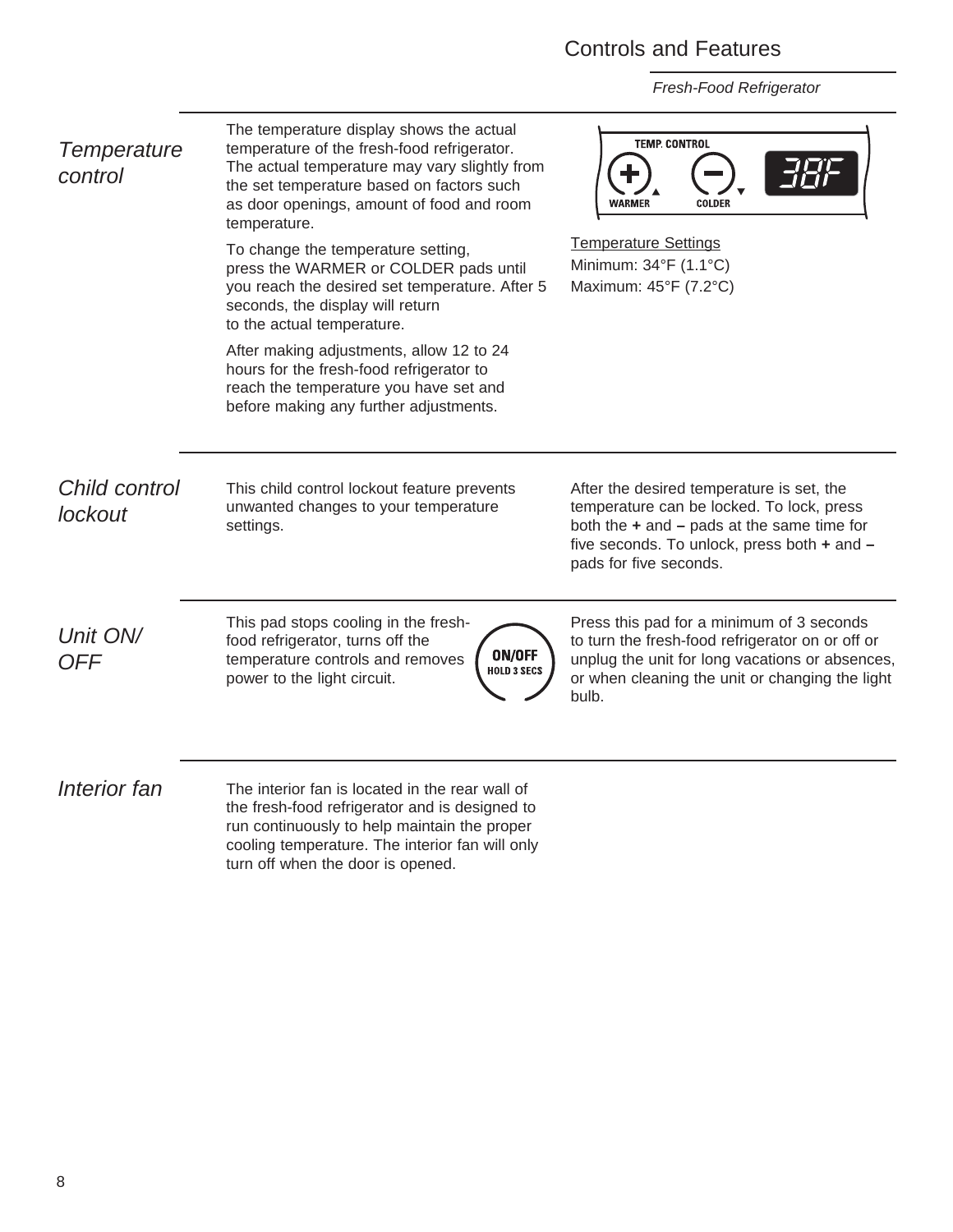#### Controls and Features

*Fresh-Food Refrigerator*

#### *Glass shelves*

Tempered glass shelves in the fresh-food refrigerator are removable for easy cleaning or for storing larger items.

**To remove a shelf,** open the door completely to avoid potential damage to the gasket. Lift up on the back of the shelf slightly. Tilt the shelf to one side at an angle while pulling forward.

Appearance may vary



To remove, lift up on the back of the shelf



Tilt the shelf at an angle while removing or replacing

**To replace a shelf,** open the door completely to avoid potential damage to the gasket. Tilt the shelf to one side at an angle and slide toward the back wall, placing one side onto the shelf support. Place the other side onto the opposite shelf support. Ensure rear locking tabs are engaged. When installed properly, the shelf will not slide forward when gently pulled.



Place in slots when replacing the shelf

### *QuickSpace™ shelf*

This shelf splits in half and slides under itself for storage of tall items on the shelf below.

Step 1: Lift the back edge of the front half of the shelf.

Step 2: Pull slightly forward.

Step 3: Lower the back edge of the front half of the shelf while sliding it underneath the back half.

The entire Quick Space shelf can be removed and replaced (see Glass Shelves section).





*Loading tips and suggestions* **Do not block the thermistor,** located

on the right hand side, just above the third shelf of the fresh-food refrigerator. Blocking the thermistor could impair the air circulation and temperature control.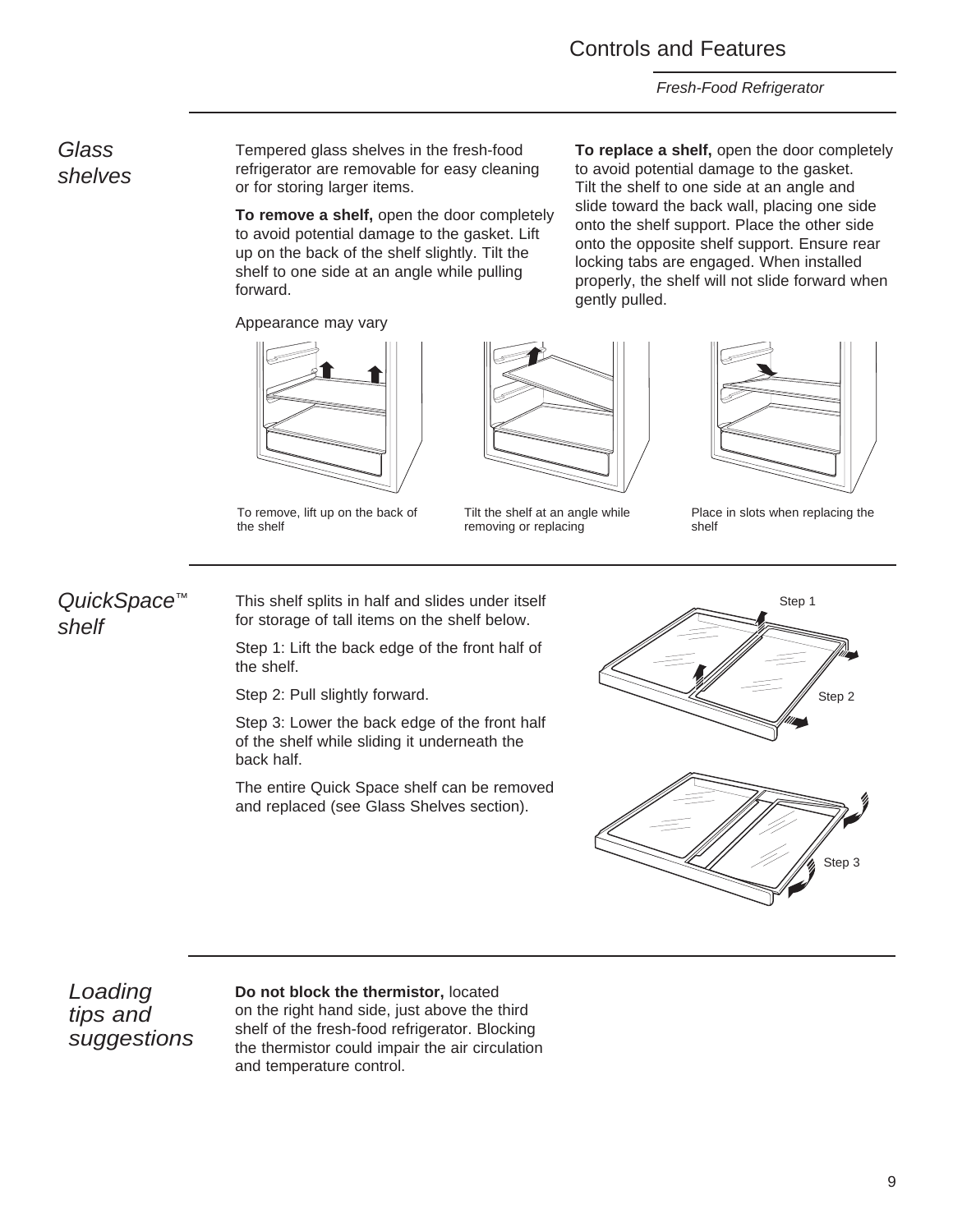#### Controls and Features

#### *Fresh-Food Refrigerator*

#### *Vegetable pan*

The full extension vegetable pan provides constant high humidity levels required to store most fruits and vegetables.

How long produce can be stored will depend upon the type of food and its condition when placed in the pan.

Unlike many refrigerators, the pan may be removed with the door at a 90° angle. This allows you to clean the vegetable pan easier. The vegetable pan is dishwasher safe, top rack only.

#### **To remove the pan from the wire holder:**

**1.** Pull the pan out to the STOP position.

- **2.** Lift the front of the pan up and out of the wire holder.
- **3.** Lift the back of the pan up and out.

#### **To replace a pan in the wire holder:**

- **1.** Place the back of the pan in the wire holder, making sure the wire holder fits into the grooves on the back of the pan.
- **2.** Lower the front of the pan into the wire holder.
- **3.** Press firmly on the top of the pan to snap it into the wire holder.

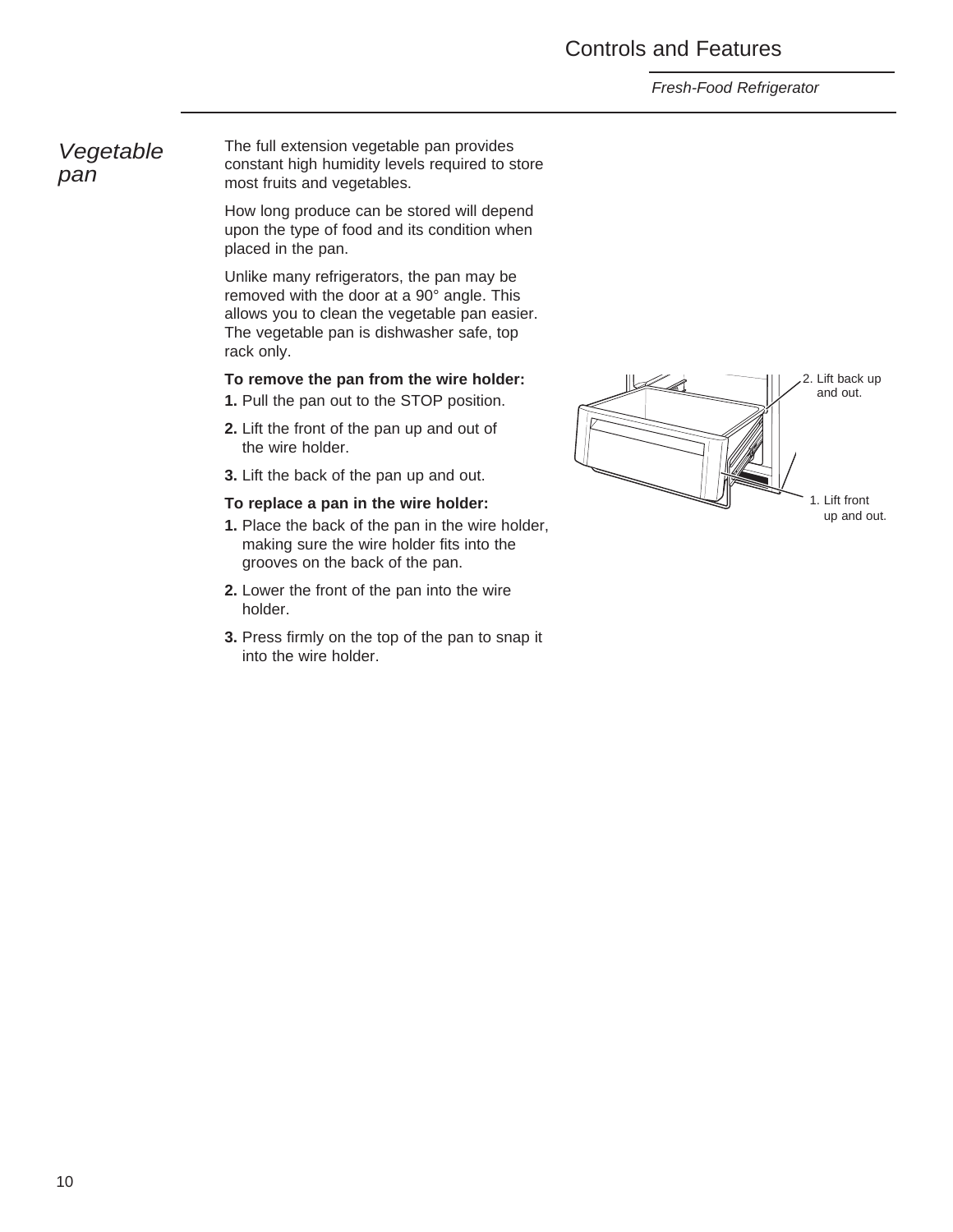#### Sabbath Mode

*Fresh-Food Refrigerator*

#### *Sabbath Mode*

The Sabbath Mode was designed for use on the Jewish Sabbath and Holidays. The Sabbath Mode feature makes it possible for observant Jews to use the fresh-food refrigerator during the duration of the holiday.

The Sabbath Mode feature can be set to override typical reactions caused by your interaction with the fresh-food refrigerator. While in the Sabbath Mode, your appliance will still operate. However, it will not respond to your actions.

While in the Sabbath Mode, you may notice the fan running when the door is opened, however, this is not a result of your actions. The compressor and fan will operate at predetermined times.

**ON/OFF -** To activate the Sabbath Mode, press and hold down the **Warmer** and **On/ Off** buttons on the control panel for at least 7 seconds. **SAb** will be displayed on the control. **SAb** will remain in the display and all the control settings will be frozen and stay in the last mode before entering Sabbath Mode.



Controls and lights will not work until the **Warmer** and **On/Off** buttons are held again for 7 seconds. The display will show "out" for 1 second and then resume the last operating mode.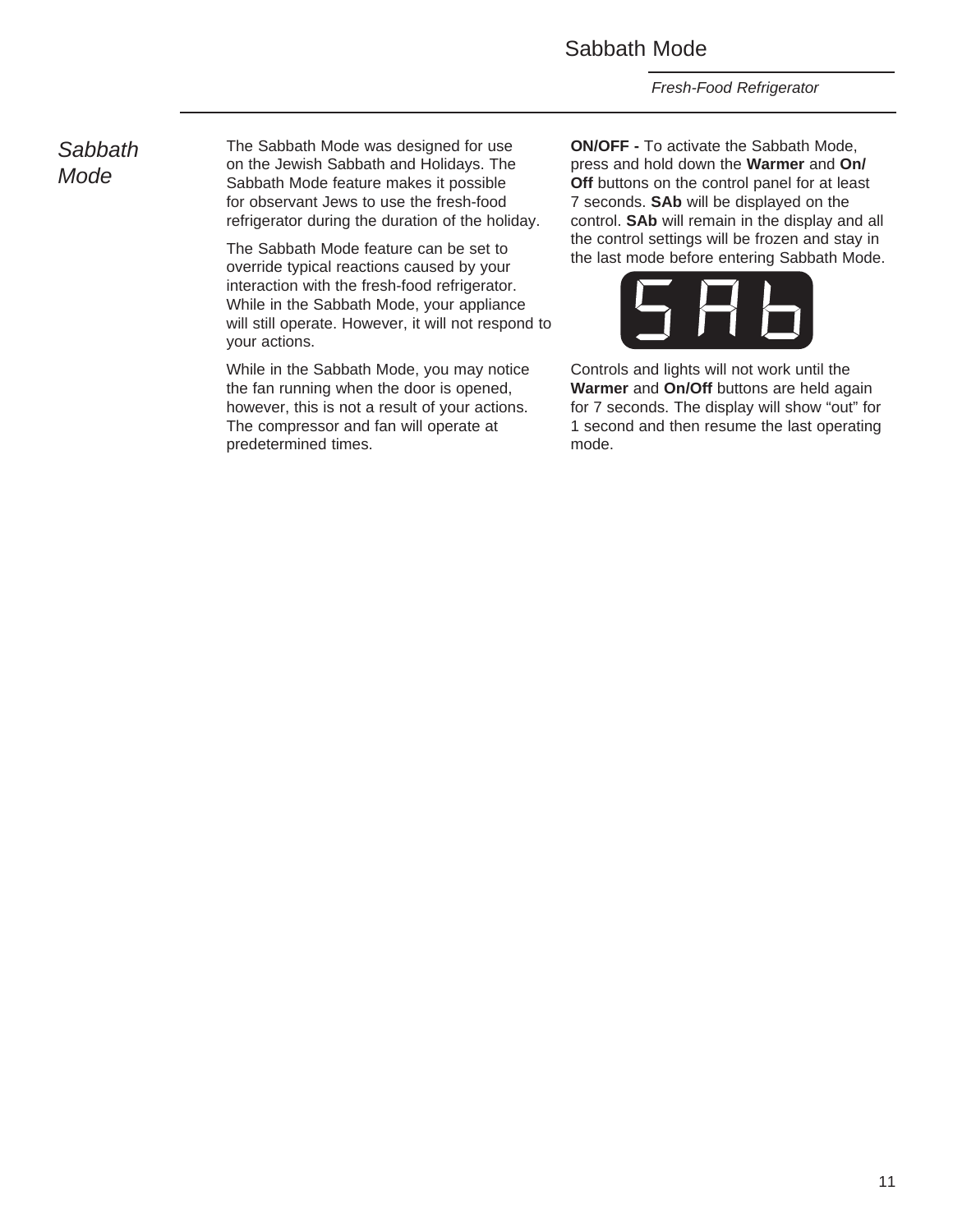| For your<br>safety                    | AWARNING <sup>N</sup> 型<br><b>Electrical Shock Hazard.</b><br>Turn the fresh-food refrigerator OFF or unplug the unit before cleaning.<br>Turn the fresh-food refrigerator OFF by pressing the button on the control panel a minimum of 3<br>seconds until the light and temperature display turn off. |                                                                                                                                                                                                                                                                         |
|---------------------------------------|--------------------------------------------------------------------------------------------------------------------------------------------------------------------------------------------------------------------------------------------------------------------------------------------------------|-------------------------------------------------------------------------------------------------------------------------------------------------------------------------------------------------------------------------------------------------------------------------|
|                                       | <b>AAVERTISSEMENT</b><br>Risque de choc électrique.<br>Éteignez (Off) le réfrigérateur pour denrées fraîches en appuyant sur le bouton du panneau<br>de commande durant un minimum de 3 secondes jusqu'à ce que la lampe et l'affichage de<br>température s'éteignent.                                 | Éteignez (Off) le réfrigérateur pour denrées fraîches ou débranchez-le avant le nettoyage.                                                                                                                                                                              |
| Door gasket                           | The vinyl gasket may be cleaned with mild<br>soap and water, a baking soda solution or a<br>mild scouring powder. Rinse well.                                                                                                                                                                          | After cleaning the door gasket, apply a thin<br>layer of paraffin wax or petroleum jelly to the<br>door gasket at the hinge side. This helps<br>keep the gasket from sticking and bending out<br>of shape.                                                              |
| Light bulb<br>replacement             | Turn the fresh-food unit OFF before replacing<br>the light bulb.                                                                                                                                                                                                                                       | To remove the light shield, push in the tab<br>on the left side of the shield and lower it.<br>Replace with a 15 watt appliance bulb or a<br>4.5 watt UL Listed LED Lamp or call 800.<br>GE.CARES (800.432.2737) during normal<br>business hours to order service part. |
| In the event<br>of a power<br>failure | If the power fails, open the door as<br>infrequently as possible to maintain<br>the temperature.                                                                                                                                                                                                       | Do not store or use gasoline or other<br>flammable vapors and liquids in the vicinity of<br>this or any other appliance.                                                                                                                                                |
| Preparing<br>for vacation             | For long vacations or absences, remove<br>food and turn the fresh-food refrigerator OFF.<br>Clean the interior (see Cleaning the Inside<br>section).                                                                                                                                                   | For shorter vacations, remove perishable<br>foods and leave controls at regular settings.<br>However, if the room temperature is expected<br>to drop below $60^{\circ}F$ (16 $^{\circ}C$ ), follow the same<br>instructions as for long vacations.                      |
| Preparing<br>to move                  | Secure all loose items such as shelves and<br>drawers by taping them securely in place to<br>prevent damage.                                                                                                                                                                                           | Be sure the fresh-food refrigerator stays in<br>an upright position during moving.                                                                                                                                                                                      |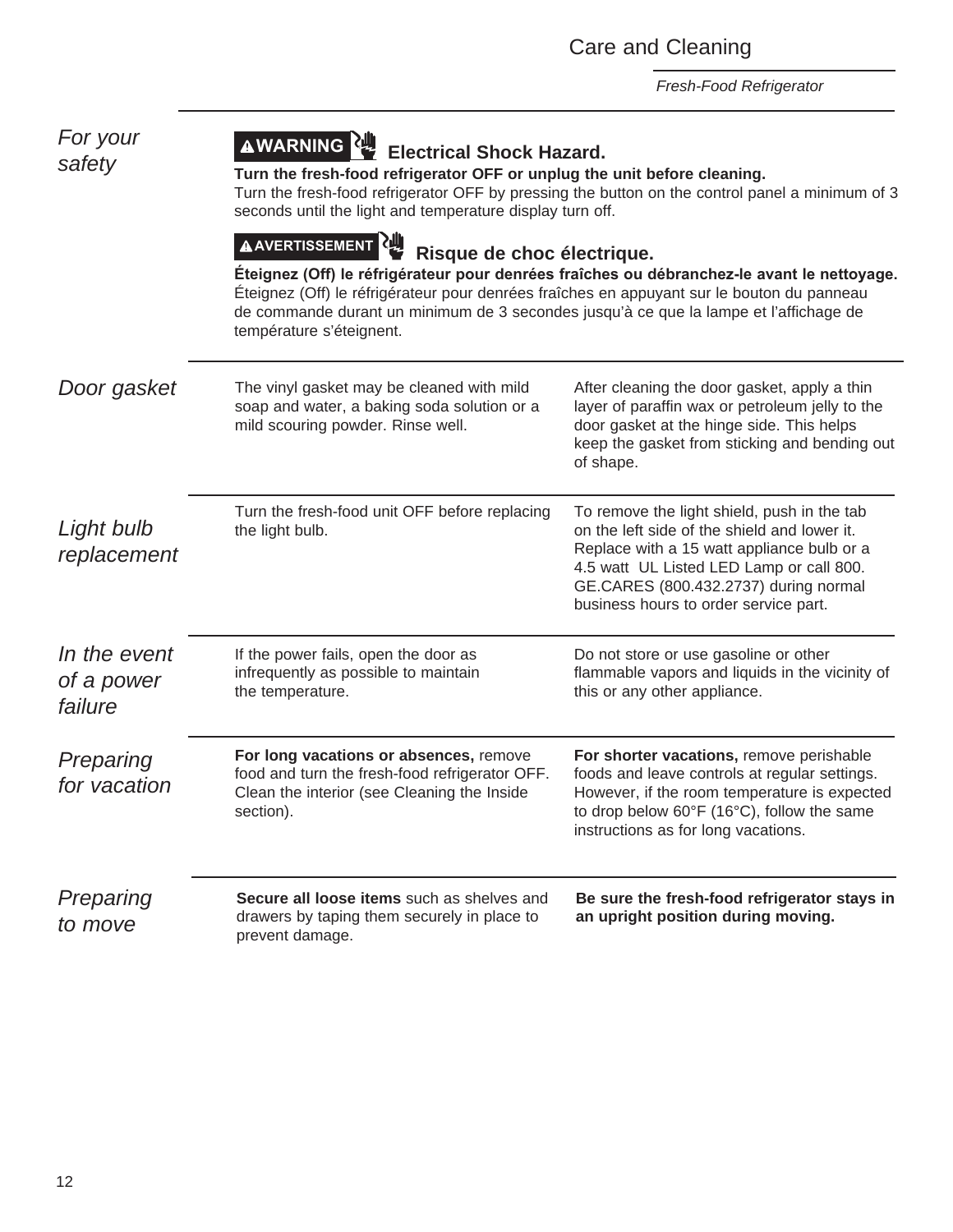Care and Cleaning

*Fresh-Food Refrigerator*

*For your safety*

**Turn the fresh-food refrigerator OFF or unplug the unit before cleaning.**  Turn the fresh-food refrigerator OFF by pressing the button on the control panel a minimum of 3 seconds until the light turns off.

*Cleaning the outside*

**Door handles and trim—**Clean with a cloth dampened with soapy water. Dry with a soft cloth.

**Keep the outside clean.** Wipe with a clean cloth lightly dampened with mild liquid dish detergent. Dry with a clean, soft cloth.

Do not wipe the refrigerator with a soiled dish cloth or wet towel. These may leave a residue that can damage the finish. Do not use scouring pads, powdered cleaners, bleach or cleaners containing bleach because these products can scratch and damage the finish.

**Stainless Steel—**The stainless steel doors and door handles (on some models) can be cleaned with a commercially available stainless stel cleaner. Cleaners with oxlic acid such as Bar Keepers Friend Soft Cleanser<sup>™</sup> will remove surface rust, tarnish, and small blemishes. Use only a liquid cleaner free of grit and rub in the direction of the brush lines with a damp soft sponge. Do not use appliance wax or polish on the stainless steel.

*Cleaning the inside*

**Unplug the fresh-food refrigerator before cleaning. If this is not practical, turn the unit OFF and wring excess moisture out of the cloth or sponge** when cleaning around lights or controls.

Use warm water and baking soda solution about a tablespoon (15 ml) of baking soda to a quart (1 liter) of water. This both cleans and neutralizes odors. Thoroughly rinse and wipe dry.

**Other parts of the fresh-food refrigerator** including the door gaskets, vegetable pan and glass shelves—can be cleaned the same way.

**ACAUTION** Do not clean glass shelves or covers with warm water when they are cold. Glass shelves and covers may break if exposed to sudden temperature changes or impact, such as bumping or dropping. Tempered glass is designed to shatter into many small pieces if it breaks.

### **ATTENTION** Ne nettoyez pas les

clayettes ou les couvercles en verre avec de l'eau tiède quand ceux-ci sont froids. Les clayettes et couvercles en verre peuvent se casser s'ils sont exposés à des changements soudains de température ou si vous les cognez ou les faites tomber. Le verre trempé est conçu pour se briser en petits morceaux en cas de casse

**Drain hole** Periodically check the drain hole and channel for any debris. If the drain is blocked, condensation will not drain properly.

> **To check and clean the drain hole,** remove the bottom two glass shelves. Sweep a damp cloth along the channel in the back of the fresh-food refrigerator. Use a finger to sweep away any debris from the drain hole.

Appearance may vary

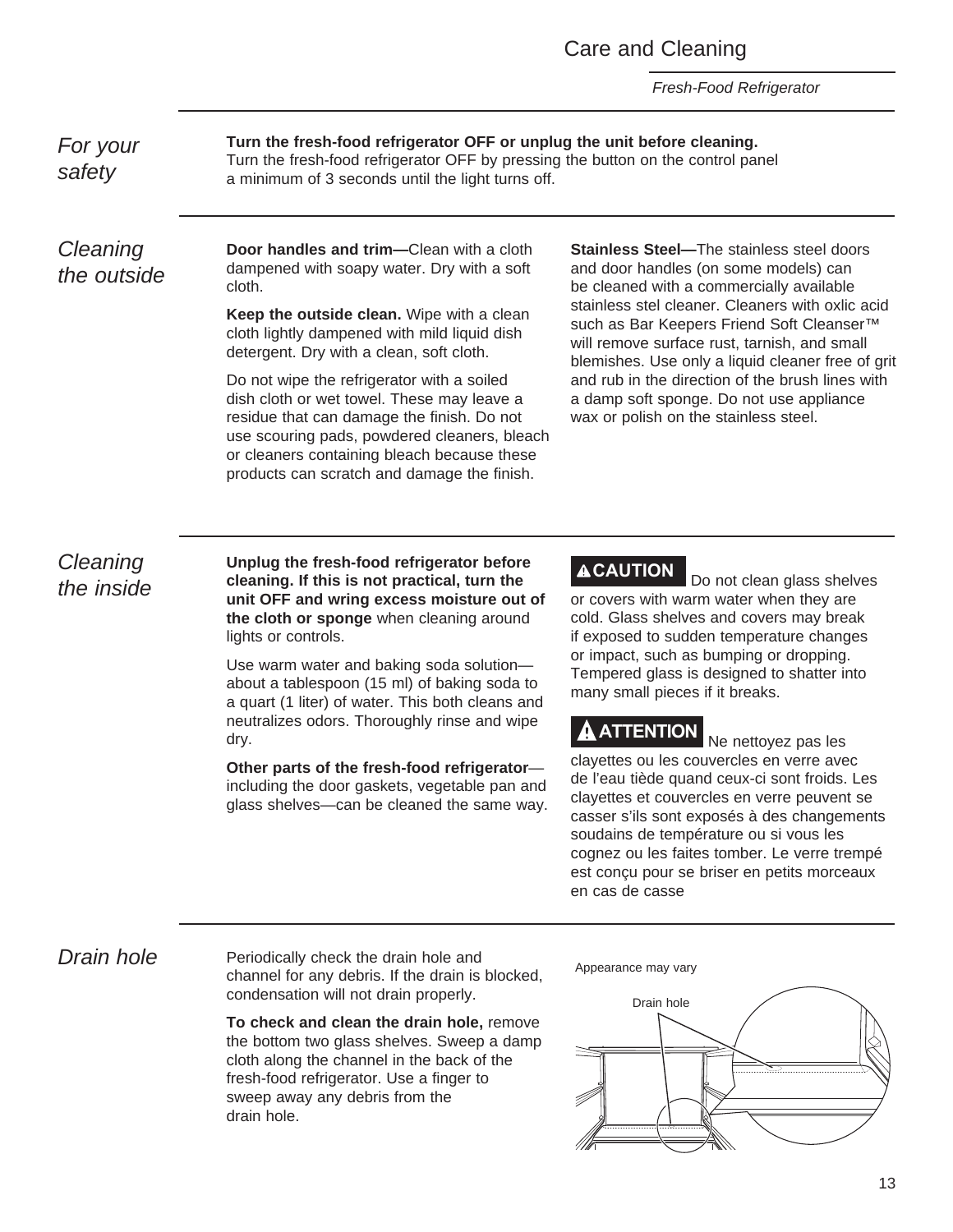*Fresh-Food Refrigerator*

*Normal operating sounds*

Newer appliances sound different from older appliances. Modern appliances have more features and use newer technology.

### *Do you hear what I hear? These sounds are normal.*



- The new high efficiency compressor may run faster and longer than your old appliance and you may hear a highpitched hum or pulsating sounds while it is operating.
- Sometimes the appliance runs for an extended period, especially when the doors are opened frequently.
- You may hear a whooshing sound when the doors close. This is due to pressure equalizing within the appliance.
- The cabinet fan runs continuously except when the door is opened.



- You may hear the fans spinning at high speeds. This happens when the appliance is first plugged in, when the door is opened frequently or when a large amount of food is added to the appliance. The fans help maintain desired temperatures.
- If the door is open for over 3 minutes, you may hear the fans come on in order to cool the light bulbs.
- The fans change speeds in order to provide optimal cooling and energy savings.

### **CLICKS, POPS, CRACKS and CHIRPS**

- You may hear cracking or popping sounds when the appliance is first plugged in. This happens as the appliance cools to the correct temperature.
- The electronic control board may cause a clicking sound when relays activate to control appliance components.
- Expansion and contraction of cooling coils during and after defrost can cause cracking or popping sounds.

# **WATER SOUNDS**

- The flow of refrigerant through the freezer cooling coils may make a gurgling noise like boiling water.
- Water dropping on the defrost heater can cause a sizzling, popping or buzzing sound during the defrost cycle.
- A water dripping noise may occur during the defrost cycle as ice melts from the evaporator and flows into the drain pan.
- Closing the door may cause a gurgling sound due to pressure equalization.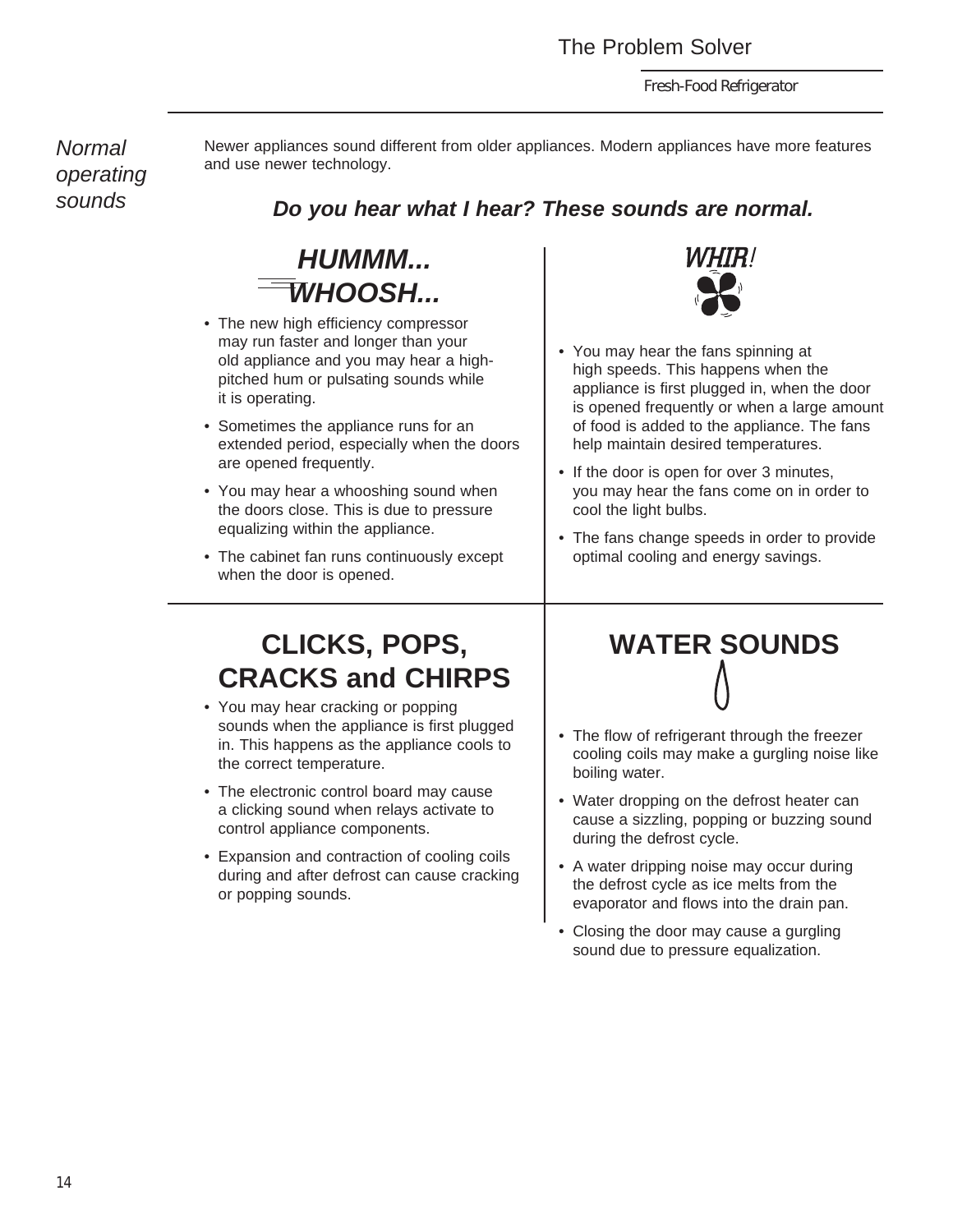### The Problem Solver

| Questions? |
|------------|
| Use this   |
| problem    |
| solver!    |

| <b>PROBLEM</b>                                                             | <b>POSSIBLE CAUSE</b>                                                                                                                                     |
|----------------------------------------------------------------------------|-----------------------------------------------------------------------------------------------------------------------------------------------------------|
| <b>APPLIANCE DOES</b><br><b>NOT OPERATE</b>                                | • Appliance may be in defrost cycle when compressor motor does not<br>operate for about 30 minutes.                                                       |
|                                                                            | • Appliance is so quiet, that most of the time you will hear low or no<br>operating noise.                                                                |
|                                                                            | • Controls are set to OFF. Press ON/OFF button on control panel for a<br>minimum of 3 seconds.                                                            |
|                                                                            | . If interior light is not on, appliance may not be plugged in at wall<br>outlet. Push the plug completely into the wall outlet.                          |
|                                                                            | . The fuse is blown/circuit breaker is tripped. Replace fuse or reset the<br>breaker.                                                                     |
|                                                                            | • The appliance is in showroom mode. Unplug it and plug it back in.                                                                                       |
| <b>VIBRATION OR</b><br><b>RATTLING (Slight</b><br>vibration is<br>normal.) | • Adjust the leveling legs as shown in the Installation Instructions.                                                                                     |
| <b>COM PRESSOR</b><br><b>MOTOR</b>                                         | . Normal when appliance is first plugged in. Wait 24 hours for the<br>appliance to completely cool down.                                                  |
| <b>OPERATES FOR</b><br><b>LONG PERIODS</b>                                 | • Often occurs when large amounts of food are placed in appliance.<br>This is normal.                                                                     |
| <b>OR CYCLES</b><br>ON AND OFF                                             | . Door left open or package holding door open.                                                                                                            |
| <b>FREQUENTLY</b>                                                          | • Hot weather or frequent door openings. This is normal.                                                                                                  |
|                                                                            | • Temperature control set at the coldest setting. See Temperature<br>Control.                                                                             |
| <b>FRESH FOOD</b><br><b>COMPARTMENT</b>                                    | • Temperature control not set cold enough. See Temperature Control.<br>Allow 12 to 24 hours for temperature to change.                                    |
| <b>TOO WARM</b>                                                            | . Warm weather or frequent door openings.                                                                                                                 |
|                                                                            | . Door left open for long time.                                                                                                                           |
|                                                                            | · Package may be holding door open.                                                                                                                       |
|                                                                            | . Thermistor may be blocked, which can affect the overall<br>temperature. The thermistor is located on the right hand side just<br>above the third shelf. |
| <b>FROST OR ICE</b>                                                        | . Too frequent or too long door openings.                                                                                                                 |
| <b>CRYSTALS ON</b><br><b>REAR WALL</b>                                     | • Thermistor may be blocked, which can affect the overall<br>temperature. The thermistor is located on the right hand side just<br>above the third shelf. |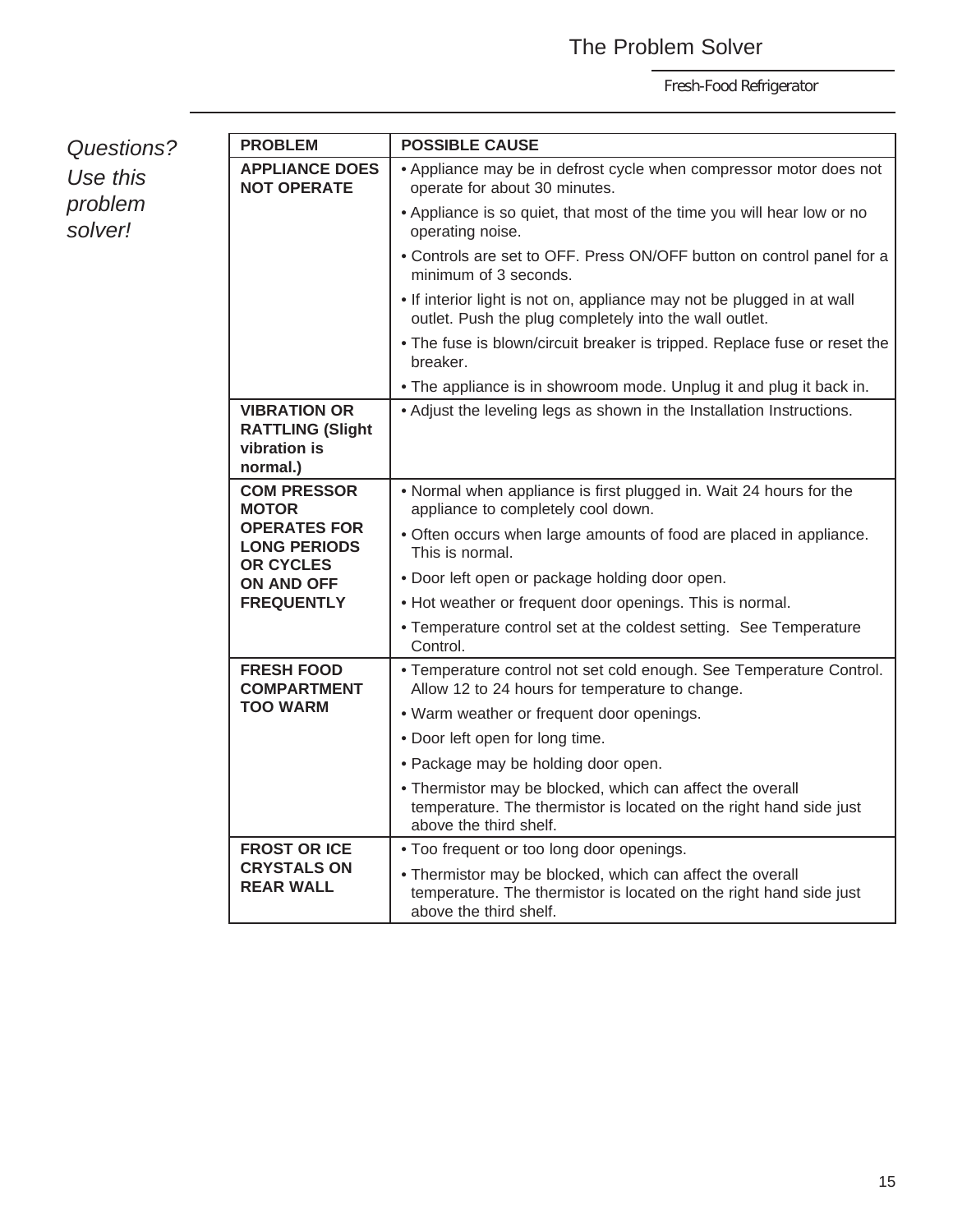#### The Problem Solver

*Fresh-Food Refrigerator*

*Questions? Use this problem solver!*

| <b>PROBLEM</b>                                                               | <b>POSSIBLE CAUSE</b>                                                                                                                                                                                                                   |
|------------------------------------------------------------------------------|-----------------------------------------------------------------------------------------------------------------------------------------------------------------------------------------------------------------------------------------|
| <b>APPLIANCE HAS ODOR</b>                                                    | • Interior needs cleaning. See Care and Cleaning.                                                                                                                                                                                       |
|                                                                              | • Keep open box of baking soda in appliance; replace every<br>3 months.                                                                                                                                                                 |
| <b>DOOR NOT CLOSING</b>                                                      | . Door gasket is sticking or folding over. Apply petroleum<br>jelly or paraffin wax to the face of the gasket.                                                                                                                          |
|                                                                              | • The door is hitting an internal component inside the<br>appliance. Adjust interior components to prevent<br>interference.                                                                                                             |
| <b>MOISTURE FORMS ON</b><br><b>OUTSIDE OF APPLIANCE</b>                      | . Not unusual during periods of high humidity. Wipe surface<br>dry.                                                                                                                                                                     |
|                                                                              | . Door left open or package holding door open.                                                                                                                                                                                          |
| <b>MOISTURE COLLECTS</b>                                                     | . Too frequent or too long door openings.                                                                                                                                                                                               |
| <b>INSIDE</b>                                                                | • In humid weather, air carries moisture into appliance when<br>doors are opened.                                                                                                                                                       |
| <b>INTERIOR LIGHT DOES</b>                                                   | • No power at outlet.                                                                                                                                                                                                                   |
| <b>NOT WORK</b>                                                              | • Light bulb needs replacing. See Care and Cleaning.                                                                                                                                                                                    |
|                                                                              | • The Sabbath Mode may be operating. Turn off Sabbath<br>Mode.                                                                                                                                                                          |
| <b>HOT AIR FROM BOTTOM</b><br><b>OF APPLIANCE</b>                            | • Normal air flow cooling motor. In the refrigeration process,<br>it is normal that heat be expelled in the area under the<br>appliance. Some floor coverings are sensitive and will<br>discolor at these safe and normal temperatures. |
| <b>APPLIANCE NEVER SHUTS</b><br><b>OFF BUT TEMPERATURES</b><br><b>ARE OK</b> | • Adaptive defrost keeps compressor running during door<br>openings. This is normal. The appliance will cycle off after<br>the door remains closed for two hours.                                                                       |
|                                                                              | • Normal operation in extreme temperatures.                                                                                                                                                                                             |
| <b>ACTUAL TEMPERATURE</b><br><b>NOT EQUAL TO SET</b>                         | . Unit just plugged in. Allow 24 hours for the system to<br>stabilize.                                                                                                                                                                  |
| <b>TEMPERATURE</b>                                                           | . Door open for too long. Allow 24 hours for the system to<br>stabilize.                                                                                                                                                                |
|                                                                              | . Warm contents added to appliance. Allow 24 hours for the<br>system to stabilize.                                                                                                                                                      |
|                                                                              | • Defrost cycle is in process. Allow 24 hours for the system<br>to stabilize.                                                                                                                                                           |
|                                                                              | • Thermistor may be blocked, which can affect the overall<br>temperature. The thermistor is located on the right hand<br>side just above the third shelf.                                                                               |
| <b>TEMPERATURE WILL NOT</b><br><b>ADJUST</b>                                 | . Temperature may be in lockout mode. Press both + and -<br>pads for 5 seconds to unlock the temperature.                                                                                                                               |
|                                                                              | • Thermistor may be blocked, which can affect the overall<br>temperature. The thermistor is located on the right hand<br>side just above the third shelf.                                                                               |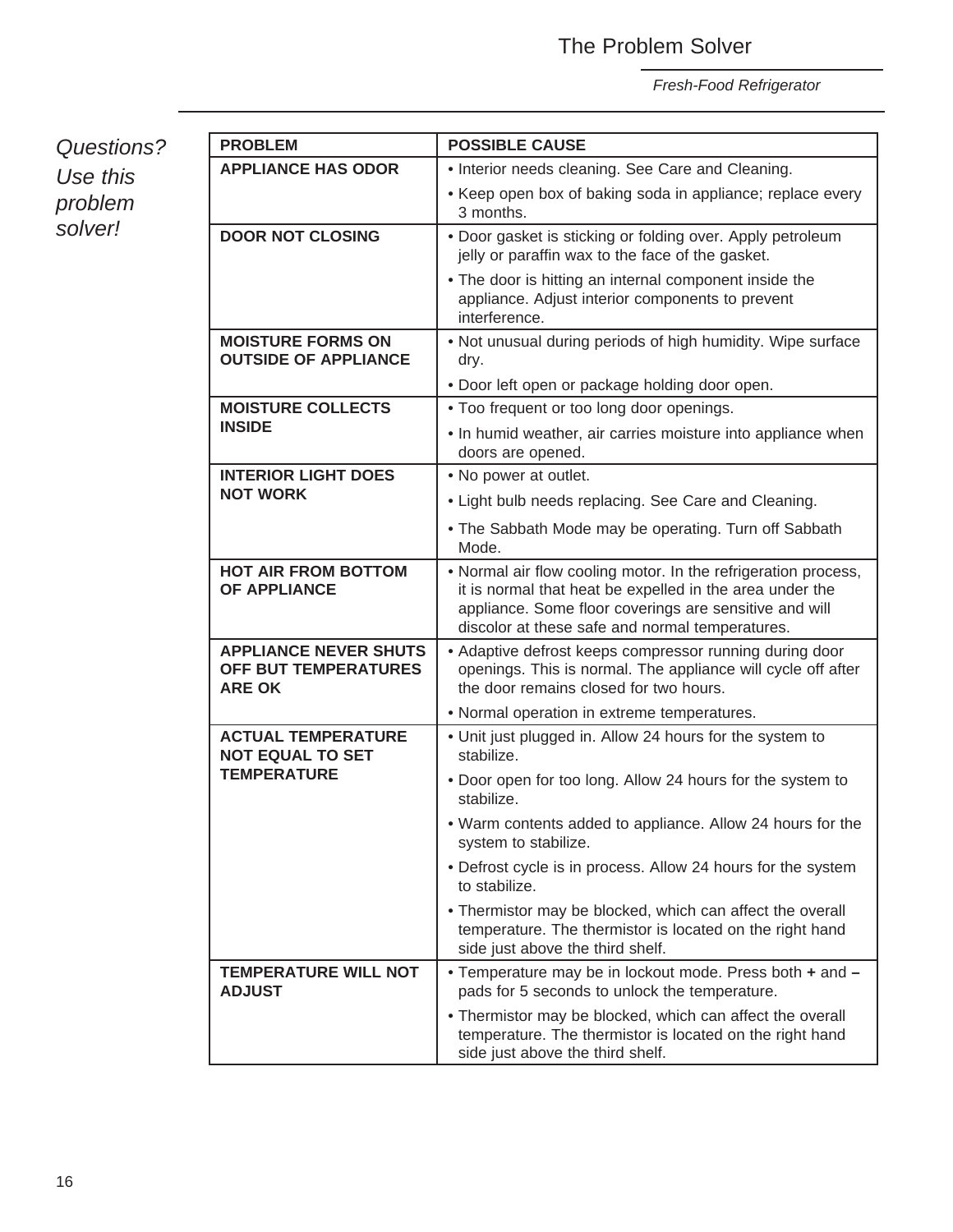Notes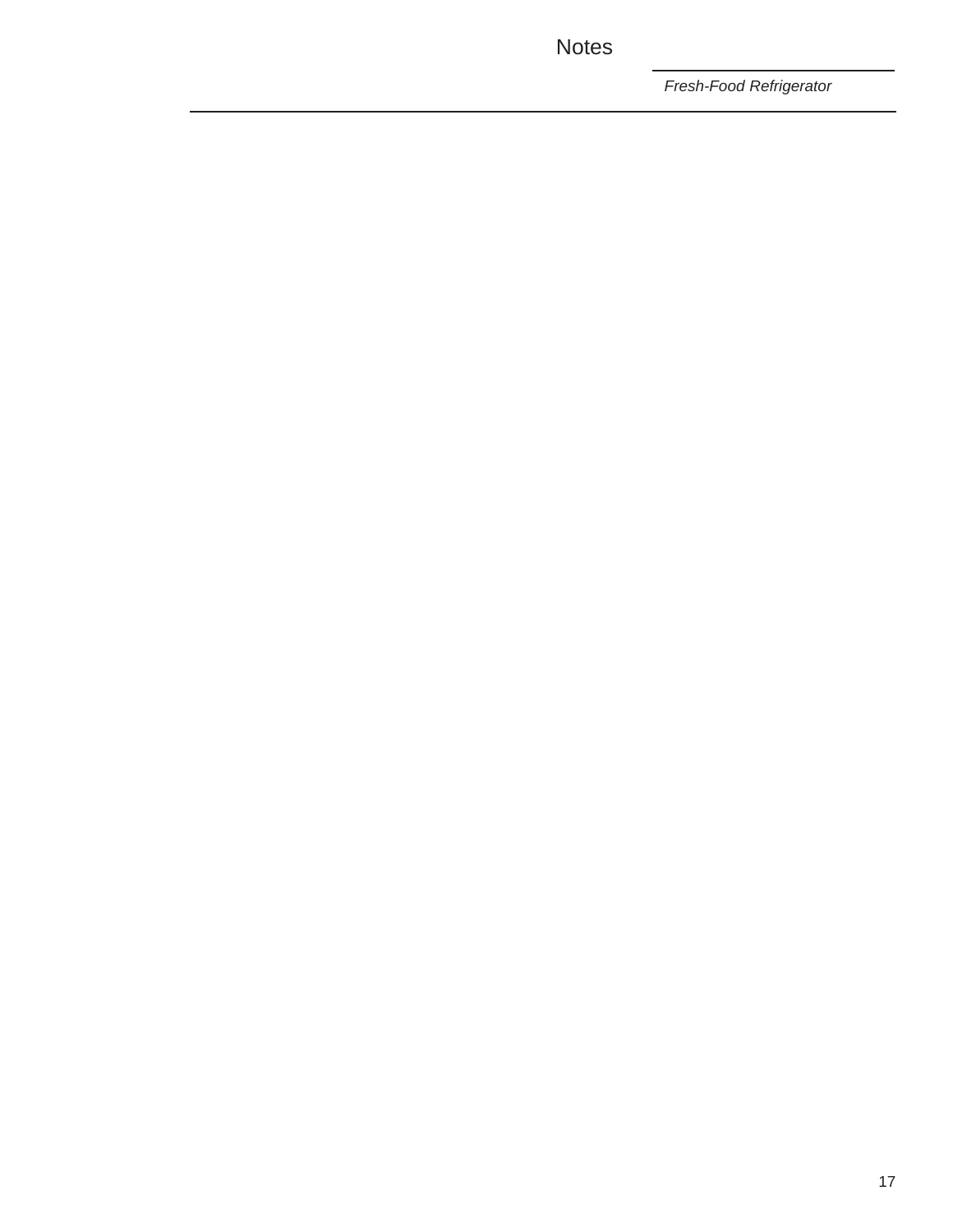### Notes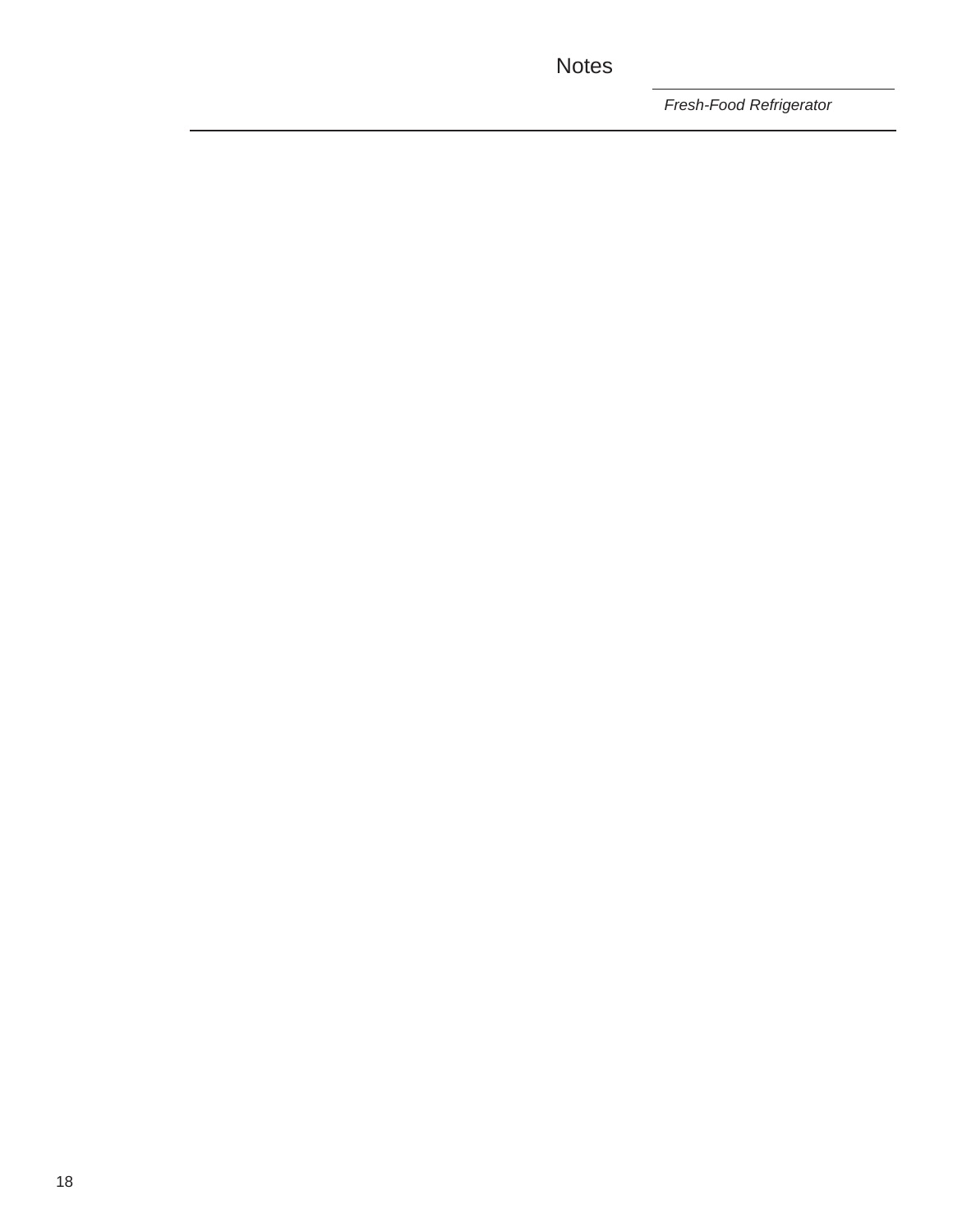Consumer Services

*Fresh-Food Refrigerator*

| With the purchase of your new Monogram appliance,<br>receive the assurance that if you ever need information or |
|-----------------------------------------------------------------------------------------------------------------|
| assistance from GE Appliances, we will be there. All you<br>have to do is call-toll-free!                       |

| <b>GE Appliances</b><br><b>Answer Center®</b><br>800.626.2000<br><i>In Canada,</i><br>800,561,3344 | Whatever your question about any Monogram major appliance, GE Appliances Answer<br>Center <sup>®</sup> information service is available to help. Your call—and your question—will be<br>answered promptly and courteously. Call the GE Appliances Answer Center <sup>®</sup> Monday to<br>Friday, 8 a.m. to 10 p.m. EST, and Saturday, 8 a.m. to 7 p.m.<br><b>OR</b><br>Visit our Website at: monogram.com<br>In Canada: monogram.ca                                                                         |
|----------------------------------------------------------------------------------------------------|--------------------------------------------------------------------------------------------------------------------------------------------------------------------------------------------------------------------------------------------------------------------------------------------------------------------------------------------------------------------------------------------------------------------------------------------------------------------------------------------------------------|
| <b>In-Home Repair</b><br><b>Service</b><br>800.444.1845<br>In Canada,<br>800.561.3344              | A GE Appliances consumer service professional will provide expert repair service,<br>scheduled at a time that's convenient for you. To schedule service, call Monday to Friday,<br>7 a.m. to 10 p.m. EST, or Saturday and Sunday, 8 a.m. to 6 p.m. Many GE Appliances<br>Consumer Service company-operated locations offer you service today or tomorrow, or at<br>your convenience. Our factory-trained technicians know your appliance inside and out-so<br>most repairs can be handled in just one visit. |
| <b>For Customers</b><br><b>With Special</b><br>Needs<br>800,626,2000<br>In Canada,<br>800.561.3344 | GE Appliances offers Braille controls for a variety of GE appliances, and a brochure to<br>assist in planning a barrier-free kitchen for persons with limited mobility.<br>Consumers with impaired hearing or speech who have access to a TDD or a conventional<br>teletypewriter may call 800.TDD.GEAC (800.833.4322) to request information or service.                                                                                                                                                    |

### *Service Contracts*

| 800.626.2224        | You can have the secure feeling that GE Appliances Consumer Service will still be there          |
|---------------------|--------------------------------------------------------------------------------------------------|
|                     | after your warranty expires. Purchase a GE Appliances contract while your warranty is            |
| In Canada, check    | still in effect and you'll receive a substantial discount. With a multiple-year contract, you're |
| your local listings | assured of future service at today's prices.                                                     |

| Parts and<br><b>Accessories</b><br>800.626.2002 | Individuals qualified to service their own appliances can have parts or accessories sent directly<br>to their home. The GE Appliances parts system provides access to over 47,000 partsand all GE<br>Appliances Genuine Renewal Parts are fully warranted. VISA, MasterCard and Discover cards are<br>accepted. VIsit www.GEApplianceParts.com. |
|-------------------------------------------------|-------------------------------------------------------------------------------------------------------------------------------------------------------------------------------------------------------------------------------------------------------------------------------------------------------------------------------------------------|
| In Canada,<br>800.661.1616                      | User maintenance instructions contained in this manual cover procedures intended to be<br>performed by any user. Other servicing generally should be referred to qualified service<br>personnel. Caution must be exercised, since improper servicing may cause unsafe operation.                                                                |